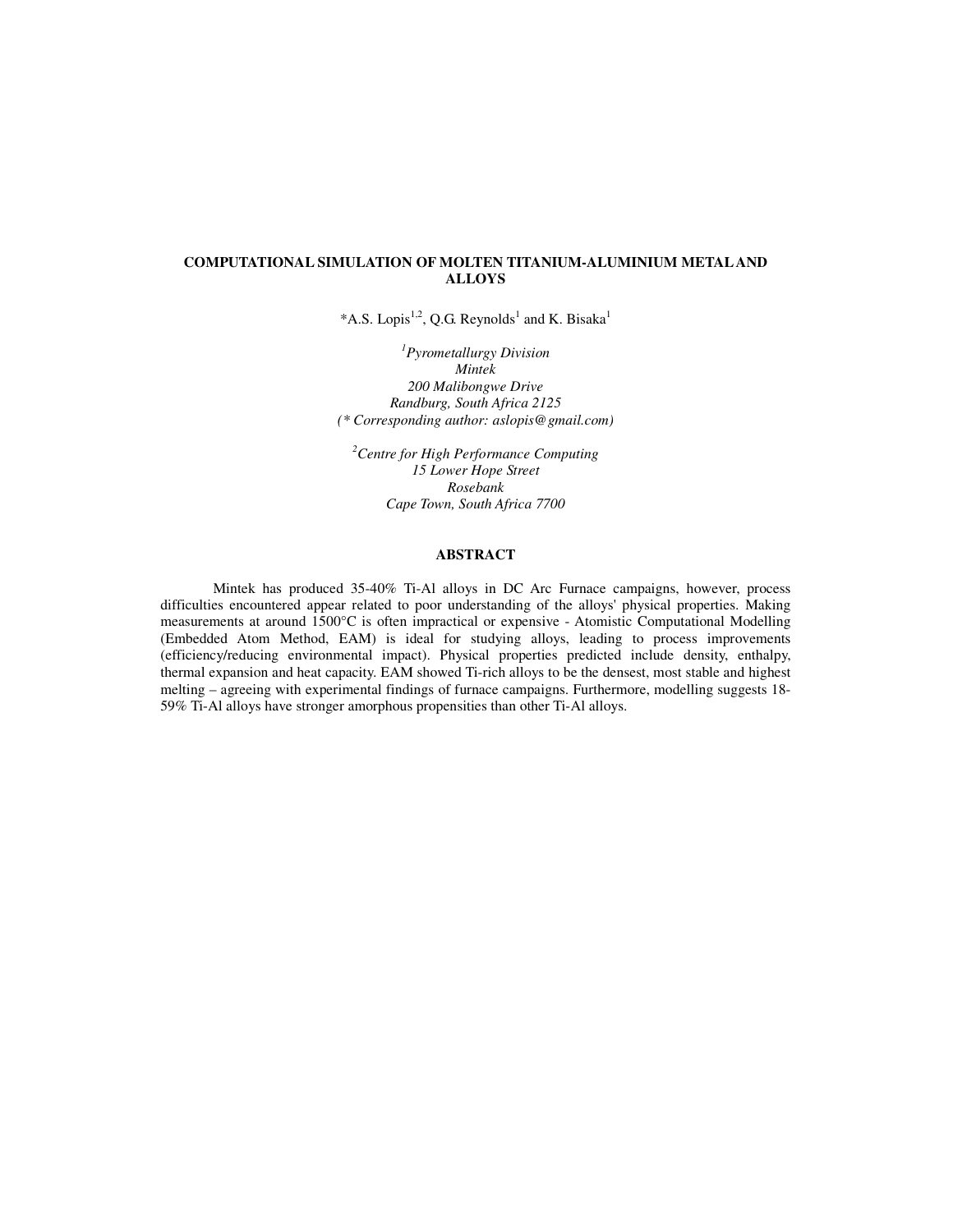## **INTRODUCTION**

Mintek specialise in mineral technology and the pyrometallurgy division employs pilot-scale DC arc furnaces up to 5.6MVA in smelting process research and development. Titanium-aluminium alloys are an area of interest [1] with useful properties especially for refinement of alloys grains in the aluminium casting industry. Two campaigns have been performed at Mintek in July/September 2006 to produce Ti-Al alloys containing around 35-40% Ti. The process involves aluminothermic reduction of titanium dioxide (pure TiO2, rutile, etc) to produce a combination of products including metals/alloys such as Ti, T<sub>i3</sub>Al, TiAl, TiAl<sub>3</sub> and Al. These two campaigns were partially successful owing to a large amount of slag produced along with a buildup of unknown high melting compounds found during the furnace digout. Any improvement in the process in terms of improved efficiency, reduction in slag or environmental impact would be invaluable. Computational modelling or simulation can yield vital information and a better understanding of the process, leading to such improvements. Furthermore, most experimental measurements at furnace operating temperatures around 1600ºC are highly impractical and/or expensive, so computational atomistic methods are an ideal choice for determining physical properties and behaviour.

The Embedded Atom Method (EAM) was developed by Daw and Baskes [2,3] and extended for modelling particular metals [4] and alloys [5] by Oh and Johnson. The EAM is well suited for modelling metals, treating the system in the way metal atoms are usually conceptualised: the metal atoms in a "sea" of electrons. The energy of a box of simulated atoms is computed as the sum of pair potential and embedding function contributions. Pair potentials are commonly used to describe systems at an atomic level and are effectively non-bonded interactions similar to the well known van der Waals interactions or London forces [6]. The embedding function describes the embedding of a metal atom in the "sea" of electrons due to the electron density  $\sigma$  of the surrounding atoms. Equations 1-3 describe in more details how interaction energies are defined:

$$
E_{\text{total}} = \Sigma E_i \tag{1}
$$

$$
E_i = F_i(\sigma_i) + \Sigma \Phi_{ij}(r_{ij})
$$
 (2)

$$
\sigma_i = \sum f_j(r_{ij})
$$
 (3)

The total energy  $E_{total}$  is the sum of the contributions  $E_i$  of each atom i. Each  $E_i$  comprises embedding (F( $\sigma_i$ )) and pair potential ( $\Phi(r_{ij})$ ) contributions. F<sub>i</sub>( $\sigma_i$ ) is the energy to embed atom i in the electron density resulting from all the other atoms at the point i. All other atoms j contribute to this electron density  $\sigma_i$  according to their distance  $r_{ij}$  from atom i and a spherically symmetric density function  $f(r_{ij})$ . The pair potential term  $\Phi_{ij}(r_{ij})$  is the sum or all i-j atom pairs interacting in a non-bonded manner. For alloys comprising metals of type A and B, there are three choices for the pair potentials, namely  $\Phi^{AA}(r_{ij})$ ,  $\Phi^{BB}(r_{ij})$ and the mixed pair  $\Phi^{AB}$ (r<sub>ij</sub>), compared to the pure metal cases of only  $\Phi^{AA}(r_{ij})$  or  $\Phi^{BB}(r_{ij})$ . No mixed term is required for the embedding function or electron densities in the case of alloys since the pure metal functions can be used. In a molecular dynamics (MD) simulation, the box of atoms is simulated to move in a natural way according to Newton's Laws [7,8]. Since subsequent positions of atoms can be predicted, a trajectory (a "movie" of "snapshots") is generated. The trajectory can be analysed to yield a huge amount of information including structural, dynamic and thermodynamic properties.

Ti-Al systems have been studied in the solid state [9-12] and in the liquid/molten state by Shimono and Onodera [13, 14], and Han et al [15]. Pure metals modelled in the liquid state include Al [16], Cu [17,18], while Slorovitz et al [19] has examined Ag, Au, Cu, Ni, Pd, and Pt. Liquid alloys such as  $Ni<sub>3</sub>Al$ [20] and Ni-Cu [21,22] have also been studied. Shimono and Onodera [13,14] have explored liquid to amorphous transition for Ti-Al alloys, while Han, Chen and Guo [15] have predicted the behaviour in terms of temperature of density, enthalpy and heat capacity without exploring phase transitions.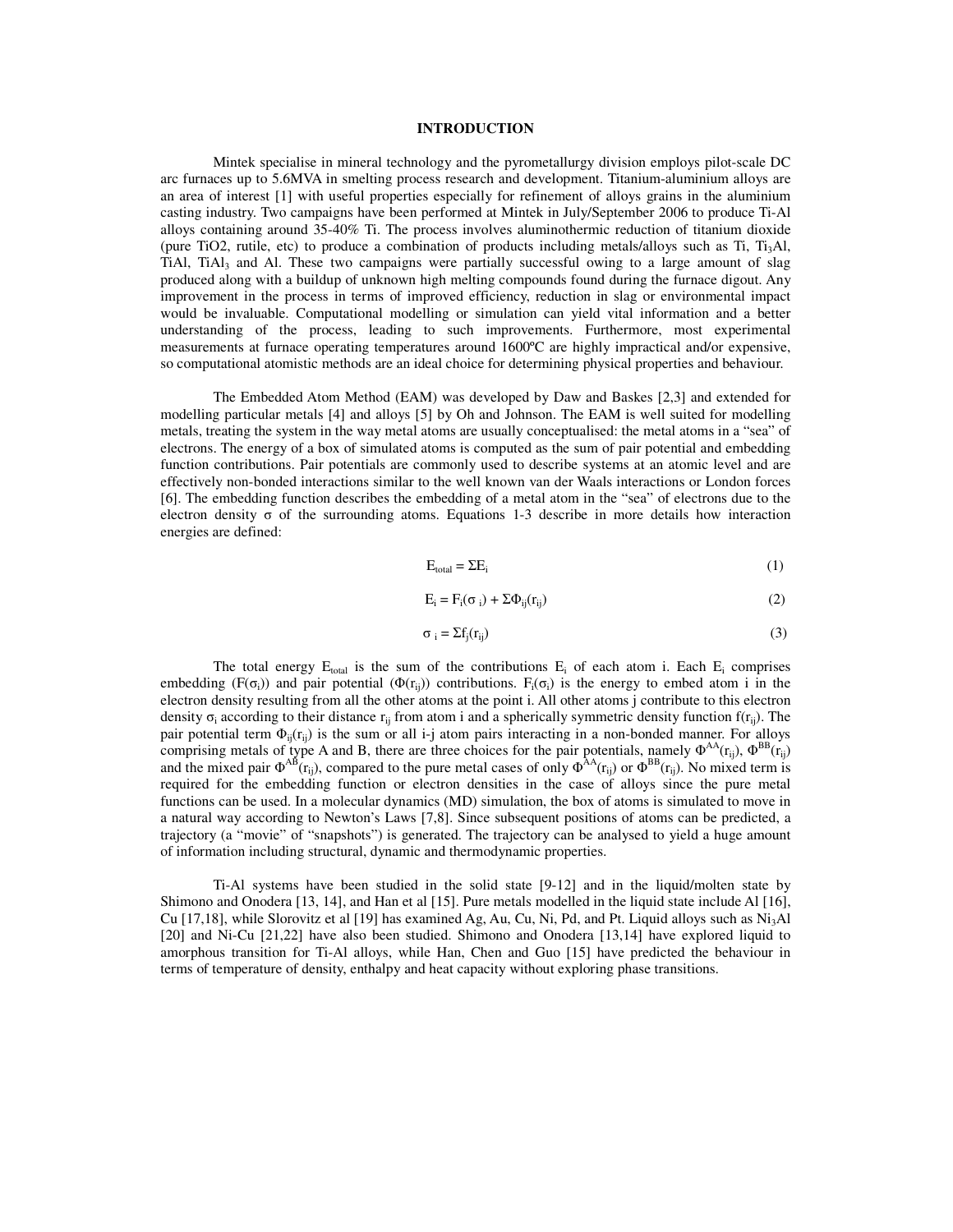## **METHODOLOGY**

We have performed MD simulations using  $DL_1POLY_2.18$  [23] for a number of Ti-Al alloys and pure metals using the EAM formalism. The isobaric ensemble (NPT) was employed and a LoadLeveler script was developed to allow Simulated Annealing calculations to be performed. This entailed performing an equilibration simulation at 2100K of 200ps, followed by 50ps equilibration simulations at 2090K, 2080K, … 2010K (i.e., reducing the temperature by 10K for each new simulation). Longer data collection simulations were implemented at multiples of 100K (2000K, 1900K, … 100K) and each of these comprised 100ps equilibration and 200ps data collection. Simulated annealing was performed in this manner from 2100K down to 100K. Simulation predictions were checked to ensure stable MD behaviour in terms of temperature, volume and appropriate energies. Extremely fast simulation of cooling/heating of the order of  $10^{11}$  K s<sup>-1</sup> is a consequence of timescales used in MD, so melting may be predicted at significantly lower temperatures or solidification may not be seen in some circumstances.

Two different EAM models were employed for the Ti-Al simulations. Models for pure Ti and Al have been developed by Oh and Johnson [4] and the required Ti-Al alloy pair potentials have been generated by Shimono and Onodera [13] using an established procedure [5]. The first model will be referred to hereafter as the "Shimono" model and was developed using solely physical measurement data. The second model developed by Zope and Mishin [12,24] is based on both physical and quantum mechanically generated data and is subsequently referred to as the "Mishin" model. The work of Han et al [15], used for comparison purposes in this paper, was conducted using the Mishin model.

## **RESULTS AND DISCUSSION**

Density and enthalpy curves produced from the simulations are shown in Figures 1-4 below for the pure metals Ti and Al, as well as their alloys  $Ti<sub>3</sub>AI$ , TiAl and TiAl $<sub>3</sub>$ . The curves presented have all been</sub> generated using the Mishin model, which is subsequently shown to be a better model than that of Shimono.



Figure  $1$  – Density behaviour with temperature for Ti, Ti<sub>3</sub>Al and TiAl

The behaviour of density with temperature for Ti,  $Ti<sub>3</sub>Al$  and TiAl is shown in Figure 1. Heating and cooling curves reveal heating and cooling cycles with both a glass transition and a melting point (at lower and higher temperatures, respectively). The curves derived by Han et al [15] are also shown for comparison purposes and are consistent with the current predictions in terms of values and slopes - this is to be expected since Han et al [15] have also used the Mishin [12] model. The slopes of density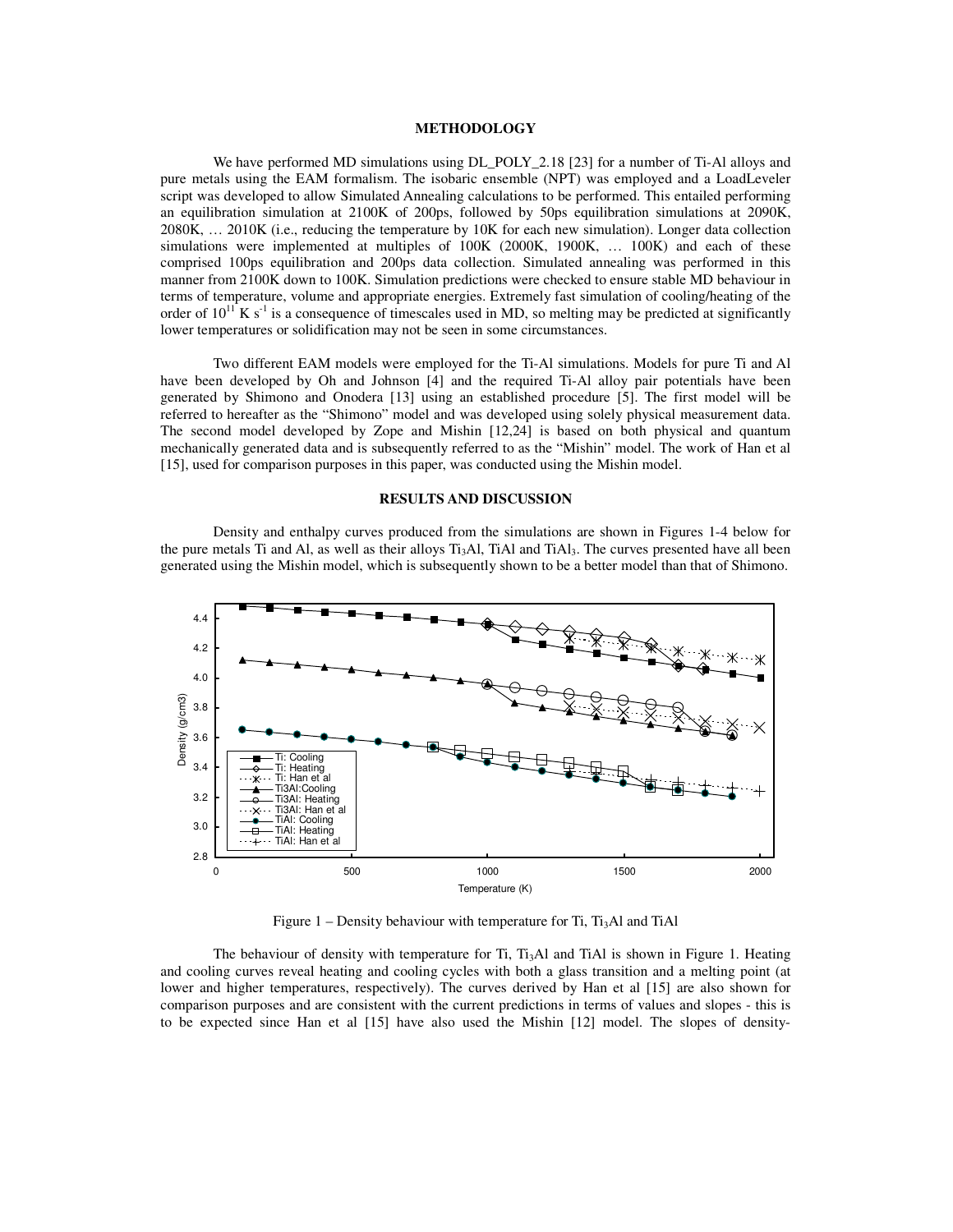temperature curves are proportional to the linear thermal expansion coefficient  $\alpha$  (shown later in Table 1). The predicted melting point for Ti in the range 1600-1700K significantly underestimates the experimental value of 1941K, which is probably attributable to extremely rapid heating rates characteristic of MD simulation. No experimental melting points for the  $Ti<sub>3</sub>Al$  and  $Ti<sub>Al</sub>$  alloys were available.

The density-temperature behaviour of TiAl<sub>3</sub> and Al is illustrated in Figure 2. TiAl<sub>3</sub> does not yield any heating-cooling cycles – instead there is a phase transition occurring with a change in slope but without the expected jump in density. This is indicative of a second order phase transition (one which occurs with only a change in slope and without any latent heat) which could correspond to an amorphous transition. Consistency is seen between our predictions and the literature predictions of Han et al [15] as is to be expected. The cooling curve for Al did not show any crystallisation – probably attributable to rapid cooling characteristic of MD simulation. Hence, results of simulations performed using crystal starting configurations are also shown. The predicted melting point for Al of 850-855K is reasonable compared to the experimental value of 933.47K.



Figure  $2$  – Density behaviour with temperature for TiAl<sub>3</sub> and Al

The enthalpy-temperature behaviour for Ti and  $Ti<sub>3</sub>A1$  is illustrated in Figure 3, while the corresponding behaviour for TiAl, TiAl<sub>3</sub> and Al are shown in Figure 4. The behaviour seen for densitytemperature curves is mirrored in these curves in terms of heating-cooling cycles, melting point, glass transition temperature and second order phase transitions. Agreement with Han et al [15] is again found as is to be expected. The slope of an enthalpy curve yield the heat capacity at constant pressure  $C_p$ .

In order to illustrate the differences between simulated solid and liquid structures, the Radial Distribution Function (RDF),  $g(r)$ , for Al above and below the melting point (at 900K and 1000K) are shown in Figure 5. A higher more defined first peak is seen for the solid than for the liquid; a shoulder is evident at around  $4.2\text{\AA}$  in the solid; while the liquid shows a rather flat second peak. These facts indicate the solid is more structured as is expected.

Since a second order phase transition was observed for  $TiA<sub>13</sub>$ , further systems were studied (using much longer equilibration times) to determine whether this phenomenon is unique to TiAl3 or not. It is clear from Figure 6 that some of the other systems behave similarly, such as  $Ti_4AI_5$ ,  $Ti_2AI_3$ ,  $TiAl_6$  and TiAl8. Hence, most 18-59% Ti-Al alloys appear to show this behaviour and thus have a stronger amorphous propensity than other Ti-Al alloys.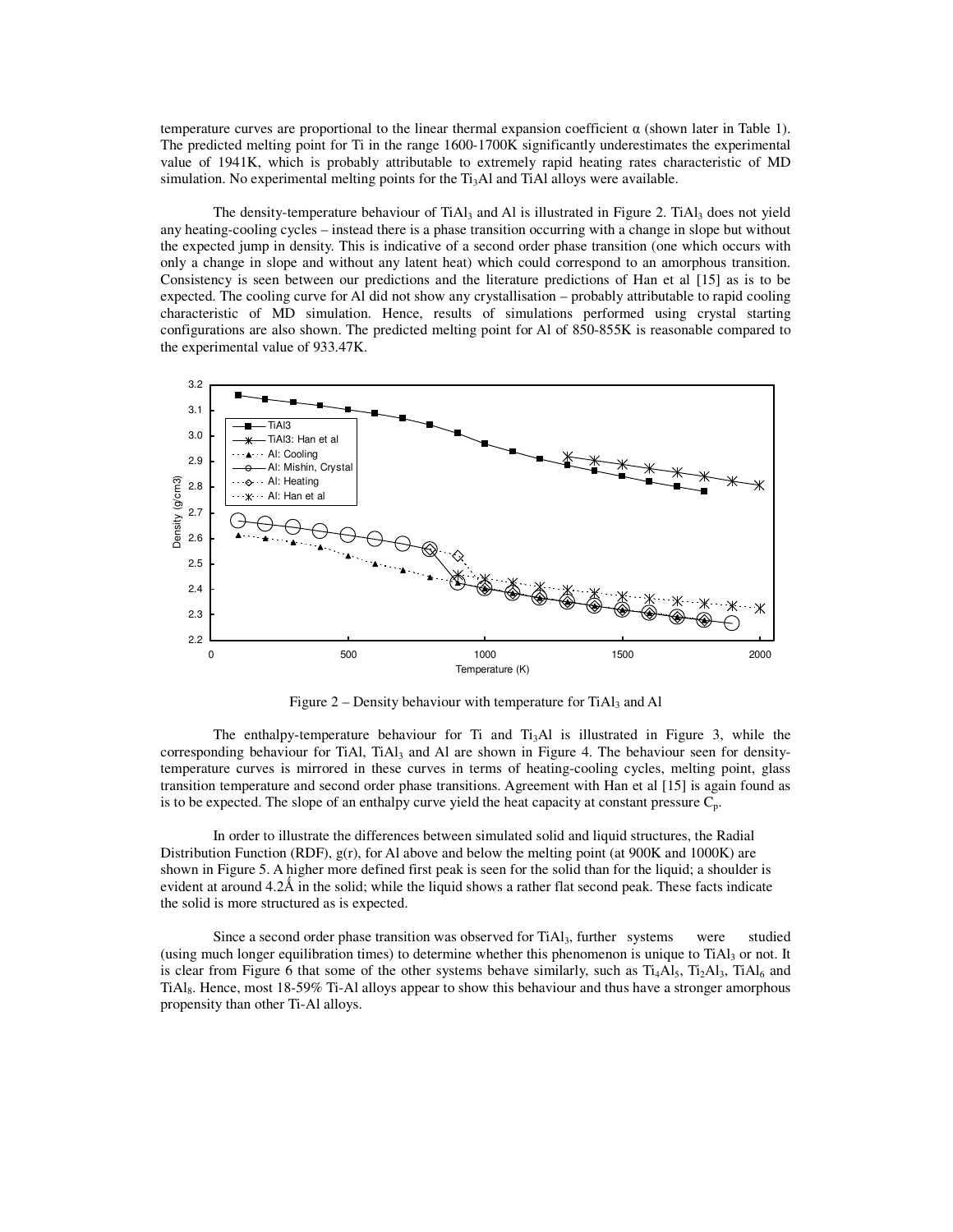

Figure  $3$  – Enthalpy behaviour with temperature for Ti and Ti<sub>3</sub>Al



Figure 4 – Enthalpy behaviour with temperature for TiAl, TiAl<sub>3</sub> and Al

The physical properties of density  $(\rho)$ , linear thermal expansion coefficient  $(\alpha)$  and heat capacity  $(C_p)$  have been determined from curve fitting of the density and enthalpy predictions of the Mishin (Figures 1-4) and Shimono models. Linear and quadratic curves have been fitted and the appropriate one selected in each case. The values or slopes at 298K obtained from these fits yield the above physical properties which are listed in Table 1 and compared to available experimental literature values. For Al, the Shimono model predicts a slightly better  $\rho$  value than that of Mishin, while  $C_p$  and  $\alpha$  are significantly better predicted using Mishin than Shimono. For Ti, all three properties are better predicted by the Mishin model. Although no experimental values are available for TiAl<sub>3</sub>, the values of all three quantities appear reasonable. The Mishin model predicts TiAl and Ti<sub>3</sub>Al densities better than the Shimono model does. Overall, the Mishin outperforms the Shimono model and is the better choice for the Ti-Al systems. This conclusion is in line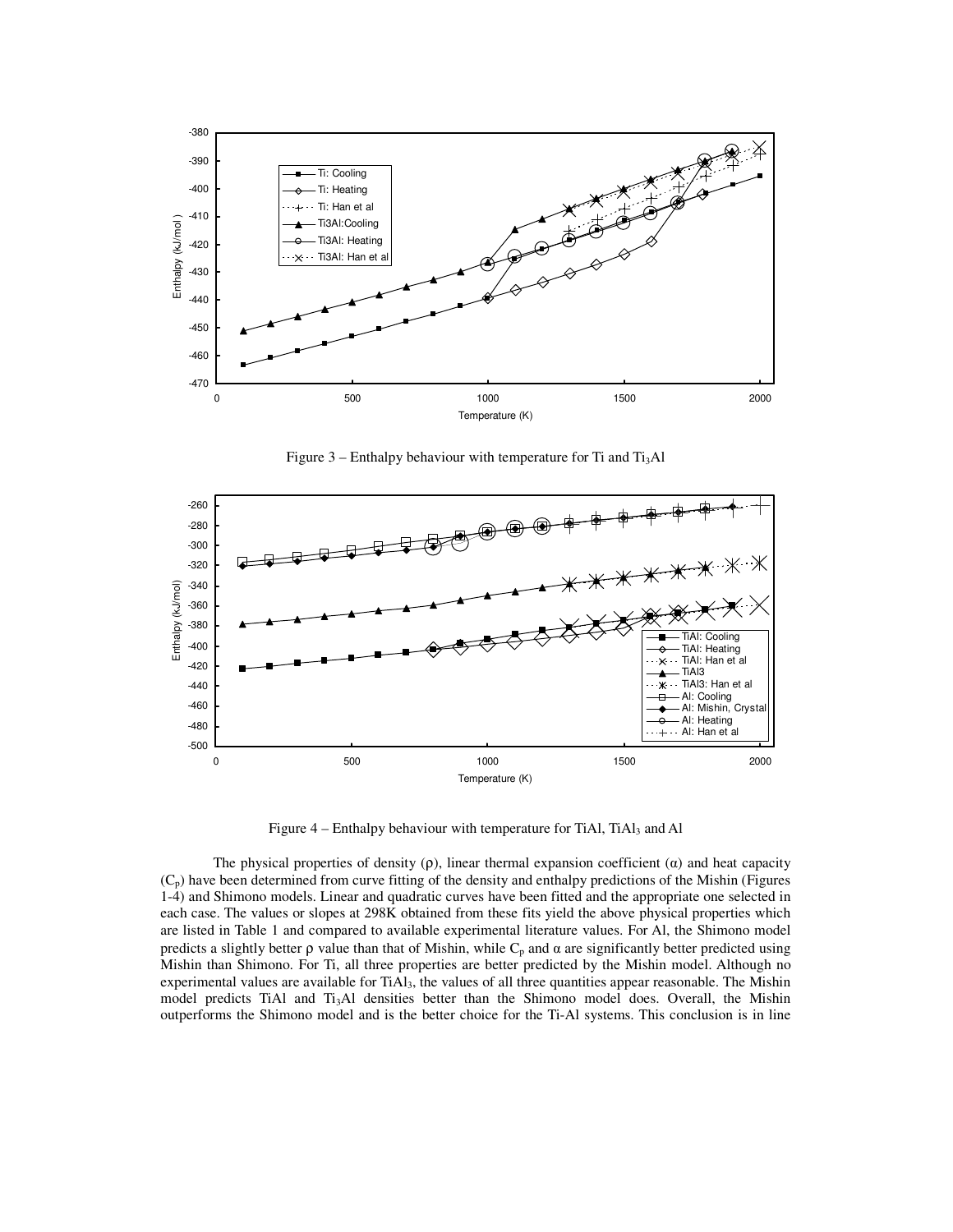with the postulate that using quantum mechanical (QM) data in parameterisation results in a better model since the Mishin model was developed using QM and experimental data, while the Shimono model is solely based on experimental data.



Figure 5 - Radial Distribution Function g(r) for Al solid and liquid from heating simulation



Figure 6 – Predictions of possible second order phase transitions using the Mishin model

In order to understand the behaviour of metals and alloys in the DC arc furnace at temperatures around 1600K and 1800K, the properties of melting point (MP), glass transition temperature (GT), density and enthalpy predicted using the Mishin model are tabulated below (Table 2). Clear trends are evident when one examines increasing Ti content, with an increase in MP, GT and density. Further, enthalpy decreases with increasing Ti content, indicating increased stability. Hence, Ti-rich compounds are the most stable and have higher MP and densities. Such compounds are likely to form and sink to the bottom of the furnace – in line with the buildup of high melting compounds observed in the DC arc furnace.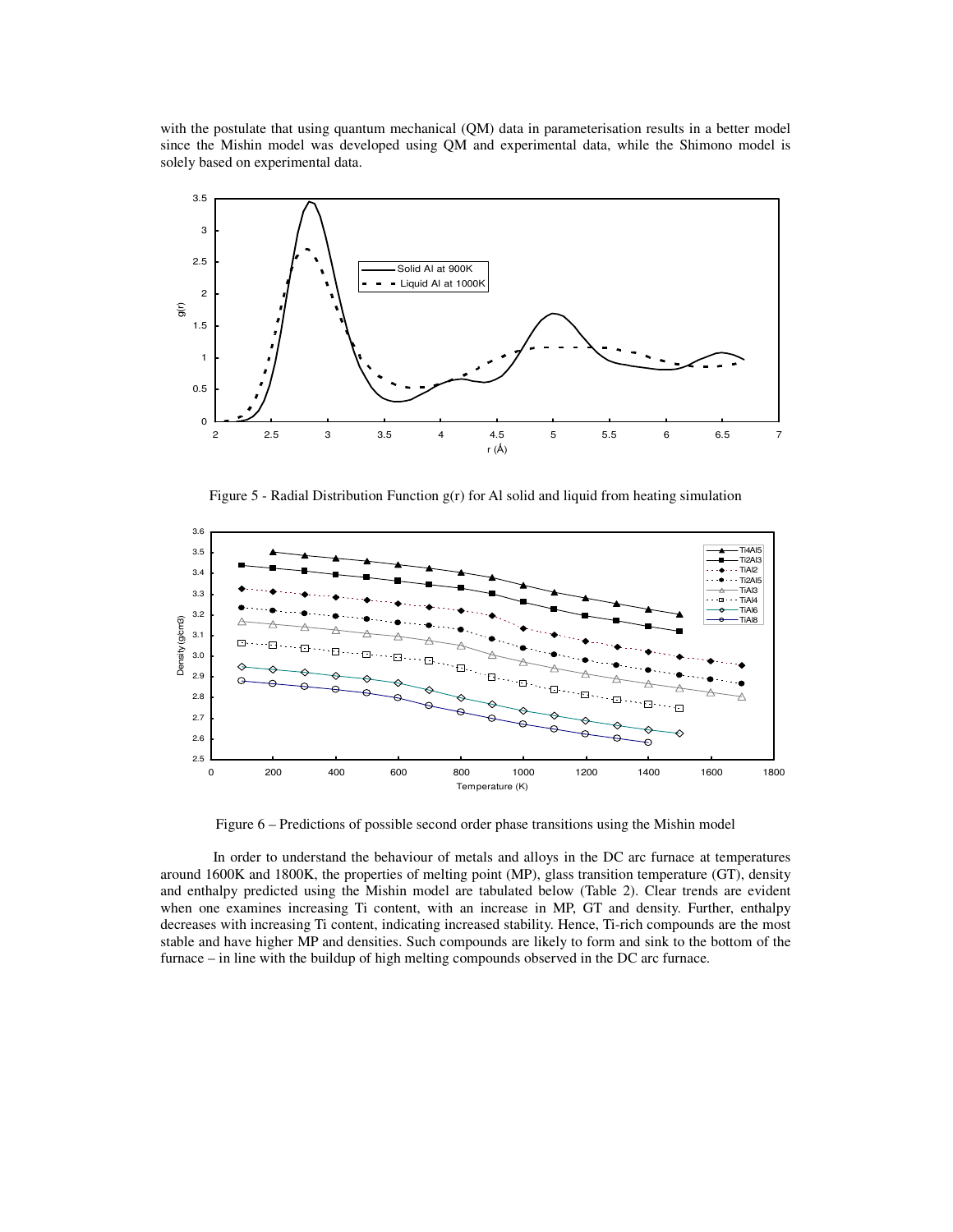| <b>Metal/Alloy</b> | <b>Model/Experiment</b> | <b>Density</b><br>$(g \text{ cm}^{-3})$ | $C_p$<br>$(J \text{ mol}^{-1})$ | $\alpha$<br>$(10^{-6} \text{ K}^{-1})$ |
|--------------------|-------------------------|-----------------------------------------|---------------------------------|----------------------------------------|
| Al                 | Mishin                  | 2.58                                    | 27.8                            | 17.9                                   |
|                    | Shimono                 | 2.62                                    | 26.4                            | 30.2                                   |
|                    | Literature              | 2.6989 [25]                             | 24.3 [25]                       | 22.8 [25]                              |
| TiAl <sub>3</sub>  | Mishin                  | 3.13                                    | 25.8                            | 15.0                                   |
|                    | Shimono                 | 2.97                                    | 26.0                            | 23.1                                   |
| <b>TiAl</b>        | Mishin                  | 3.62                                    | 25.8                            | 15.8                                   |
|                    | Shimono                 | 3.36                                    | 26.0                            | 19.2                                   |
|                    | Literature              | $3.7 - 3.9$ [25]                        | $\overline{\phantom{a}}$        | $\overline{\phantom{a}}$               |
| Ti <sub>3</sub> Al | Mishin                  | 4.08                                    | 25.6                            | 14.3                                   |
|                    | Shimono                 | 3.82                                    | 25.4                            | 18.6                                   |
|                    | Literature              | $4.1 - 4.7$ [25]                        | $\overline{\phantom{0}}$        | $\qquad \qquad \blacksquare$           |
| Ti                 | Mishin                  | 4.46                                    | 25.4                            | 9.6                                    |
|                    | Shimono                 | 4.28                                    | 25.7                            | 17.8                                   |
|                    | Literature              | 4.507 [25]                              | 25.00 [25]                      | 8.41 [25]                              |

Table 1 - Physical properties of metals and alloys predicted using the Mishin and Shimono models

Table 2 –Metal/Alloy Predicted Properties using the Mishin Model at Furnace Operating Temperatures

|                                             | Al                       | TiAl <sub>3</sub> | TiAl      | Ti <sub>3</sub> Al | Ti        |
|---------------------------------------------|--------------------------|-------------------|-----------|--------------------|-----------|
| MP(K)                                       | 800-900                  |                   | 1500-1600 | 1700-1800          | 1600-1700 |
| GT(K)                                       | $\overline{\phantom{a}}$ | 800-900           | 800-900   | 1000-1100          | 1000-1100 |
| Density at $1600K$ (g cm <sup>-3</sup> )    | 2.31                     | 2.82              | 3.27      | 3.82               | 4.20      |
| Enthalpy at $1600K$ (kJ mol <sup>-1</sup> ) | $-269$                   | $-328$            | $-370$    | $-409$             | $-419$    |
| Density at $1800K$ (g cm <sup>-3</sup> )    | 2.28                     | 2.78              | 3.23      | 3.64               | 4.06      |
| Enthalpy at $1800K$ (kJ mol <sup>-1</sup> ) | $-264$                   | $-322$            | $-364$    | $-390$             | $-402$    |

# **CONCLUSION**

An understanding of the behaviour of Ti-Al pure metals and alloys in the DC arc furnace at Mintek has been gained through molecular dynamics simulations employing two different EAM models (Mishin and Shimono) and using a simulated annealing procedure. The physical properties of density and enthalpy have been predicted over a large temperature range for these metal systems, while the heat capacity and linear thermal expansion coefficient have been predicted at room temperature. Heating and cooling cycles were evident for most of the metals and alloys. Second order phase transitions were predicted for  $Ti_4AI_5$ ,  $Ti_2AI_3$ ,  $TiAI_3$ ,  $TiAI_6$  and  $TiAI_8$  and this suggests that 18-59% Ti-Al alloys have a stronger amorphous propensity than other Ti-Al alloys.

The predictions of physical properties and behaviour are in reasonable agreement with theoretical and experimental literature. Predictions of density and enthalpy at furnace operating temperatures (1600 and 1800K) revealed that Ti-rich compounds are the most stable with relatively high melting points and densities, and are thus likely to sink to the bottom of the furnace. This is in line with the experimental findings in the DC arc furnace of a buildup of high melting compounds in the hearth.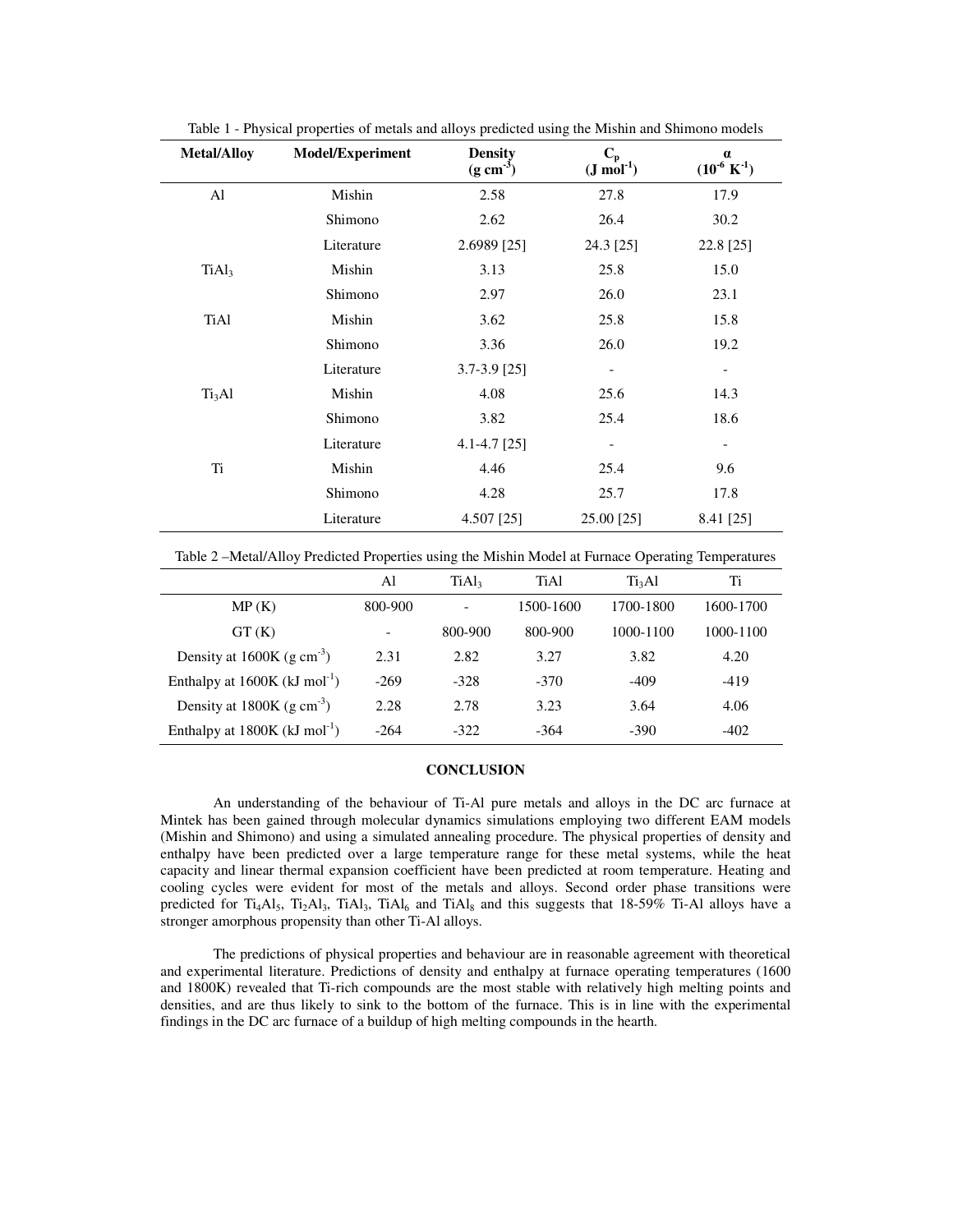The Mishin model was shown to be superior to that of Shimono. The former model is based on both quantum mechanical and experimental data, while the latter is derived from solely experimental data. Hence our results are in line with the postulate that quantum mechanical data should be included when formulating such models. Since our interest is in the molten/liquid state and these models were both based on solid state data, a more suitable model would employ sufficient liquid phase data. Hence, we intend developing models for Ti-Al systems and other metals which are tailored to the liquid phase by parameterising using quantum mechanical data and a force matching procedure [26,27].

#### **ACKNOWLEDGEMENTS**

This work has been funded by the Department of Minerals and Energy through the Pyrometallurgy Division at Mintek. The simulations described here required significant computing resources and hence use of the facilities of the Centre for High Performance Computing (CHPC) in South Africa was invaluable and is appreciated. We wish to thank Masud Adbellatif (Mintek) and Happy Sithole (CHPC) for useful research discussions, Masato Shimono for useful discussion and providing us with a number of his relevant publications, Jeff Y. Chen, S. Eric Mbele and Samuel Mabakane for their assistance relating to the CHPC infrastructure, and Daniel M. Moeketsi (CHPC) for carefully reading the manuscript.

#### **REFERENCES**

- 1. M. Abdellatif, "Production of Al-Ti Master Alloys from TiO<sub>2</sub> in a DC Arc Furnace", J. S. Afr. Inst. Mining Metall., Vol. 109, 2009, 629.
- 2. M.S. Daw and M.I. Baskes, "Semiempirical, Quantum Mechanical Calculation of Hydrogen Embrittlement in Metals", Phys. Rev. Lett., Vol. 50, No. 17, 1983, 1285-1288.
- 3. M.S. Daw and M.I. Baskes, "Embedded-Atom Method: Derivation and Application to Impurities, Surfaces and Other Defects in Metals", Phys. Rev. B, Vol 29, No. 12, 1984, 6443-6453.
- 4. D.J. Oh and R.A. Johnson, "Simple Embedded Atom Method Model for FCC and HCP Metals", J. Mater. Res., Vol. 3, 1988, 471-478.
- 5. R.A. Johnson, "Alloy Models with the Embedded Atom Method", Phys. Rev. B, Vol. 39, No. 17, 1989, 12554-12559.
- 6. I.E. Dzyaloshinksii, E.M. Lifshitz and L.P. Pitaevskii , "General Theory of Van der Waals' Forces", Sov. Phys. Usp., Vol. 4, 1961, 153-176.
- 7. J.P. Rychaert, G. Ciccotti and H.J.C. Berendsen, "Numerical Integration of the Cartesian Equations of Motion of a System with Constraints: Molecular Dynamics of n-Alkanes", J. Comp. Phys., Vol/23, No. 3, 1977, 327-341.
- 8. M.P. Allen and D.J. Tildesley, Computer Simulation of Liquids, Oxford University Press, 1989.
- 9. J. Panova and D. Farkas, "Atomistic Simulation of Fracture in TiAl", Metall. Mat. Trans. A, Vol. 29, 1998, 951-955.
- 10. Y. Mishin and C. Herzig, "Diffusion in the Ti-Al System", Acta Mater., Vol 48, 2000, 589-623.
- 11. C. Herzig, T. Przeorski and Y. Mishin, "Self-Diffusion in γ-TiAl: an Experimental Study and Atomistic Calculations", Intermetallics, Vol. 7, 1999, 389-404.
- 12. R.R. Zope and Y. Mishin,, "Interatomic Potentials for Atomistic Simulations of the Ti-Al System", Phys. Rev. B, Vol 68, 2003, 024102, 1-14.